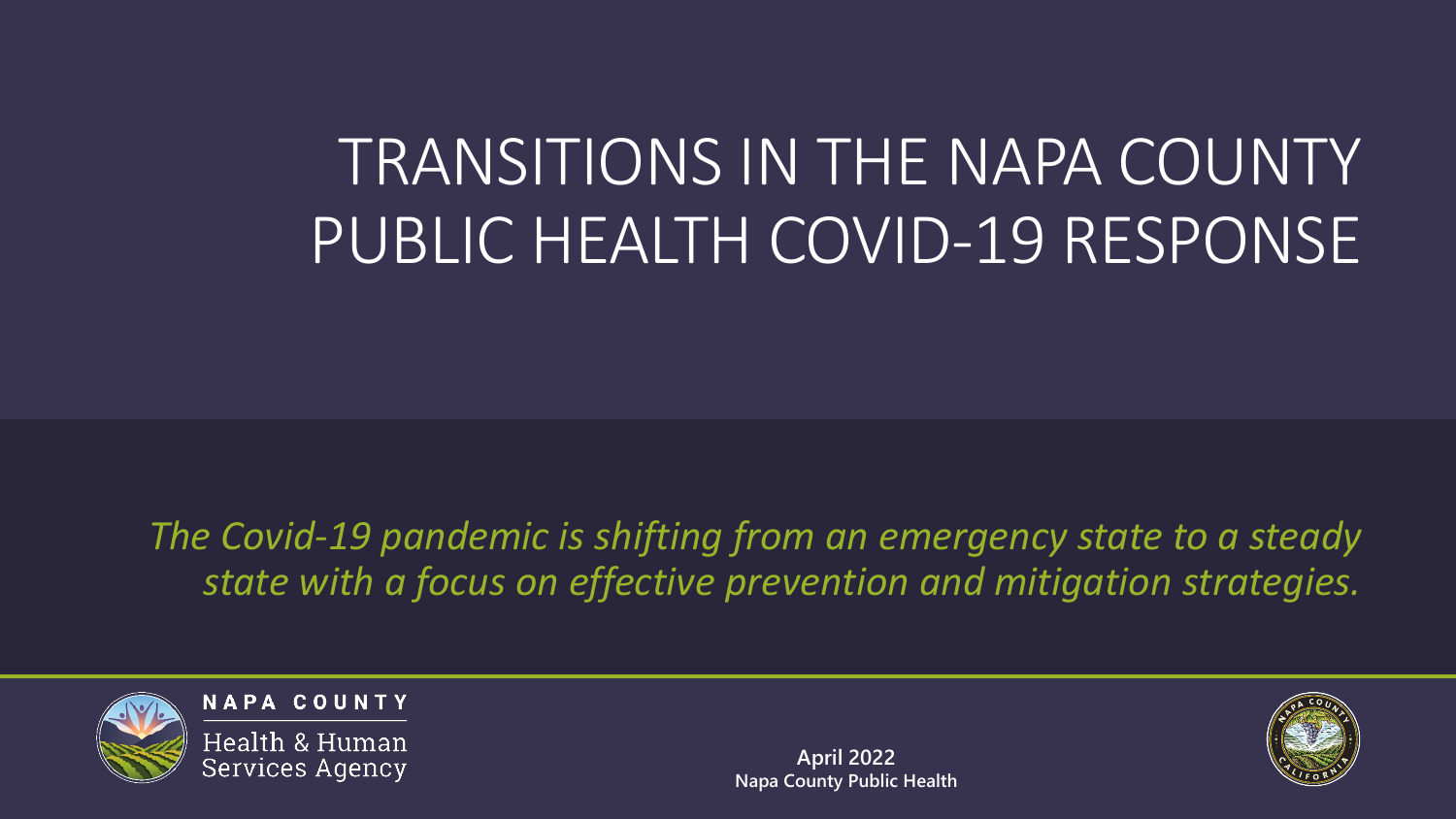#### <span id="page-1-0"></span>PUBLIC HEALTH'S ROLE CONTINUES TO INCLUDE THE FOLLOWING:

Click on the links for more information:

- [Continue to mitigate infection equitably](#page-2-0)
- [Support to Healthcare Partners](#page-3-0)
- [COVID-19 case counts and dashboard updates](#page-4-0)
- Continue to promote layered prevention strategies that have slowed COVID-19 transmission. Link to [general strategies a](#page-5-0)nd link to [detailed information](#page-6-0)
- [Public communication, information, and outreach](#page-8-0)



**NAPA COUNTY** 

Health & Human Services Agency

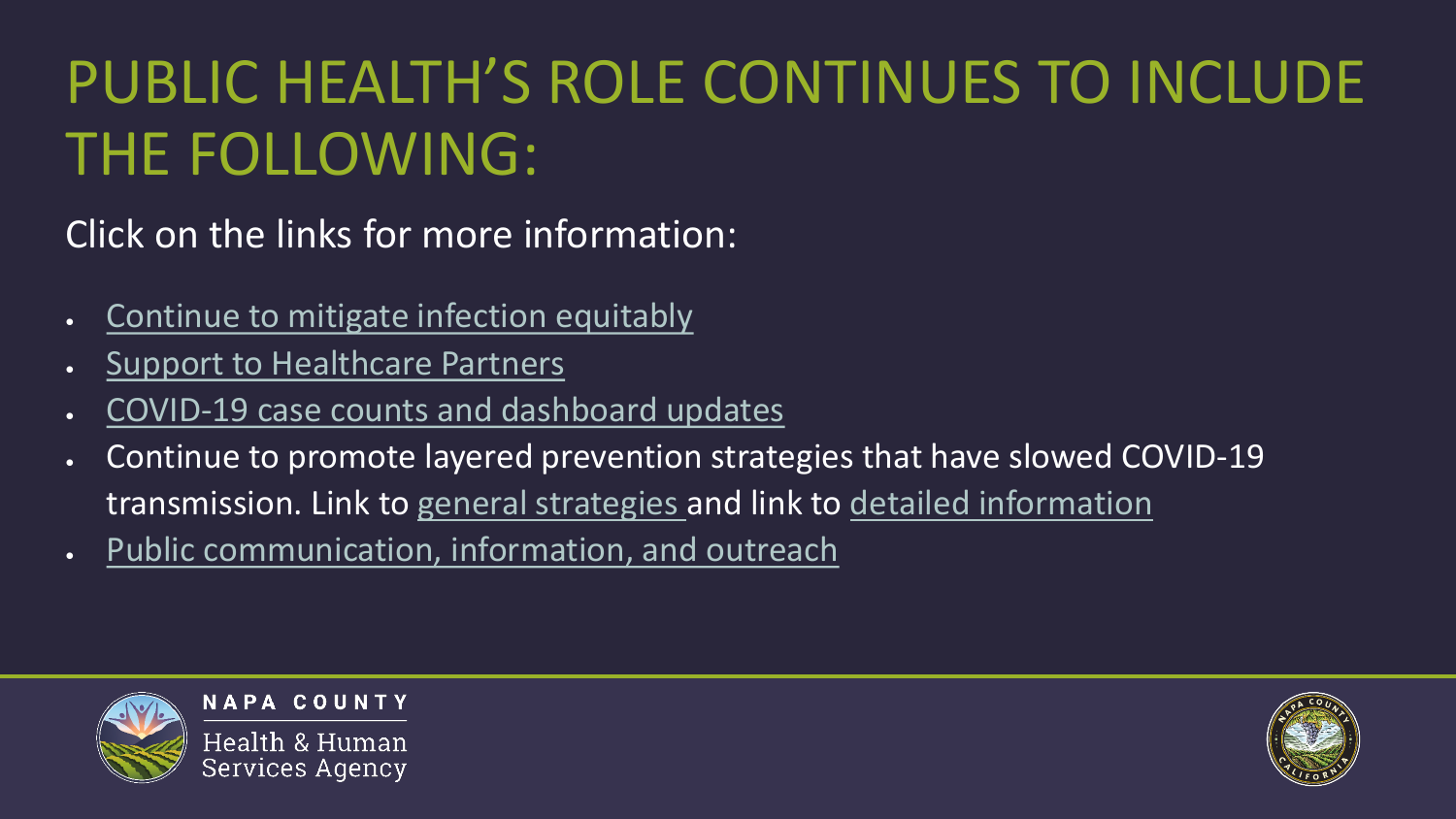#### <span id="page-2-0"></span>CONTINUE TO **MITIGATE INFECTION EQUITABLY** THROUGH THE FOLLOWING MEANS:

- <sup>o</sup> **Vaccination**: Highly effective COVID-19 vaccines that prevent severe disease, hospitalization, and death are available. This protection persists, even with the currently relevant variants. Both the healthcare system and public health must continue to conduct vaccination operations to reach at risk populations that need initial or booster doses.
- <sup>o</sup> **Treatments**: Allocate treatments to local medical providers as they become available and facilitate transition of these pharmaceutical interventions to the healthcare system. Inform the public about available treatments and encourage individuals, especially those at risk for severe disease, to reach out to their doctor for information about treatment options.
- <sup>o</sup> Continue funding to **Vaccine Outreach Collaborative (VOC)** to reduce barriers to vaccine access and provide accurate information and education via trusted messengers.

#### **Click to [return to main page](#page-1-0)**



**NAPA COUNTY** Health & Human

Services Agency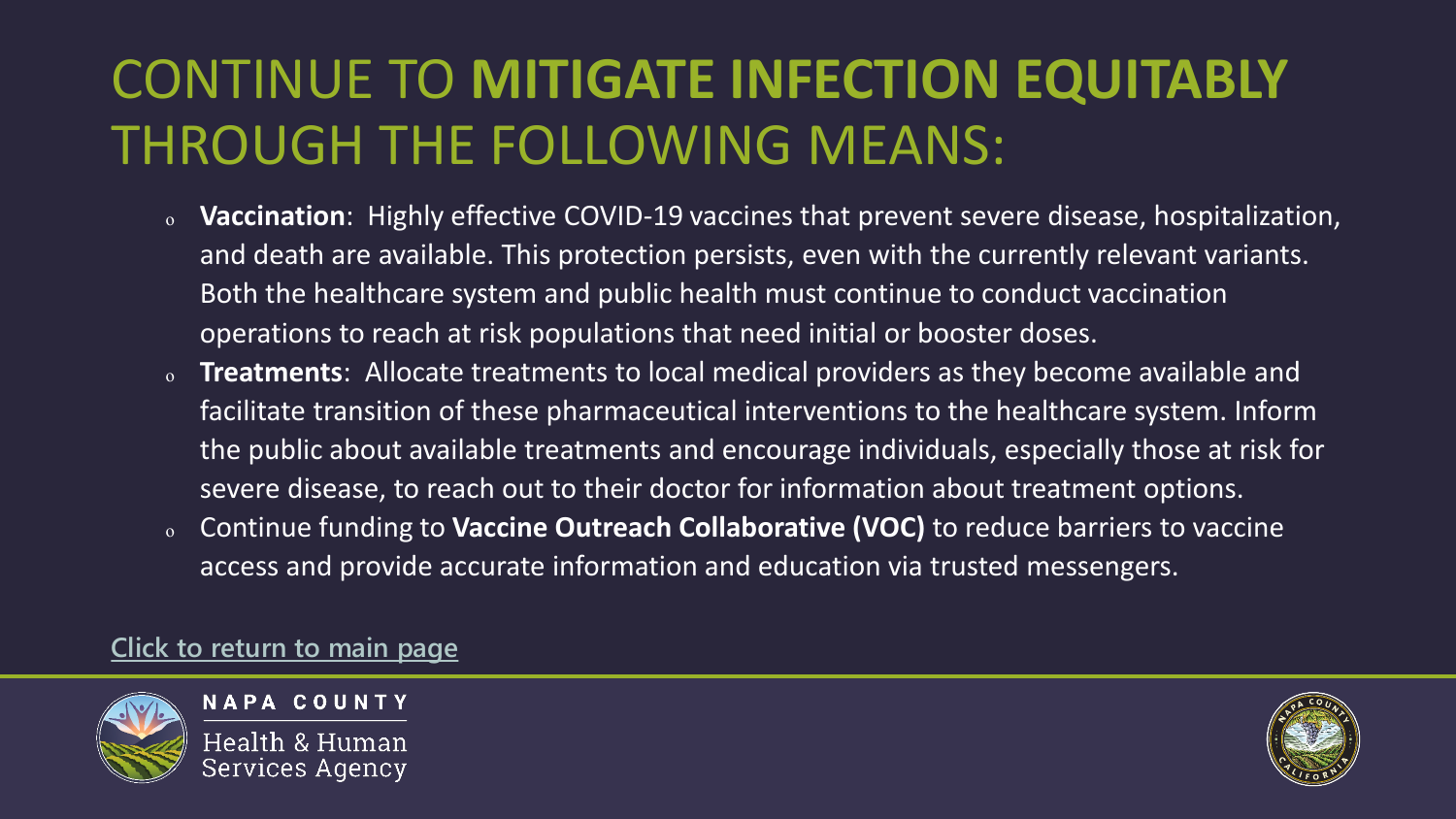#### <span id="page-3-0"></span>PROVIDE SUPPORT TO HEALTHCARE PARTNERS

- <sup>o</sup> **Monitor hospitalizations and support healthcare entities** to maintain capacity to treat all patients, with the goal of avoiding healthcare surges that negatively affect patient care standards.
- <sup>o</sup> **Support congregate settings**, such as long-term care facilities and schools, in preventing and controlling the spread of the disease in vulnerable populations.

[Click to return to main page](#page-1-0)



**NAPA COUNTY** Health & Human Services Agency

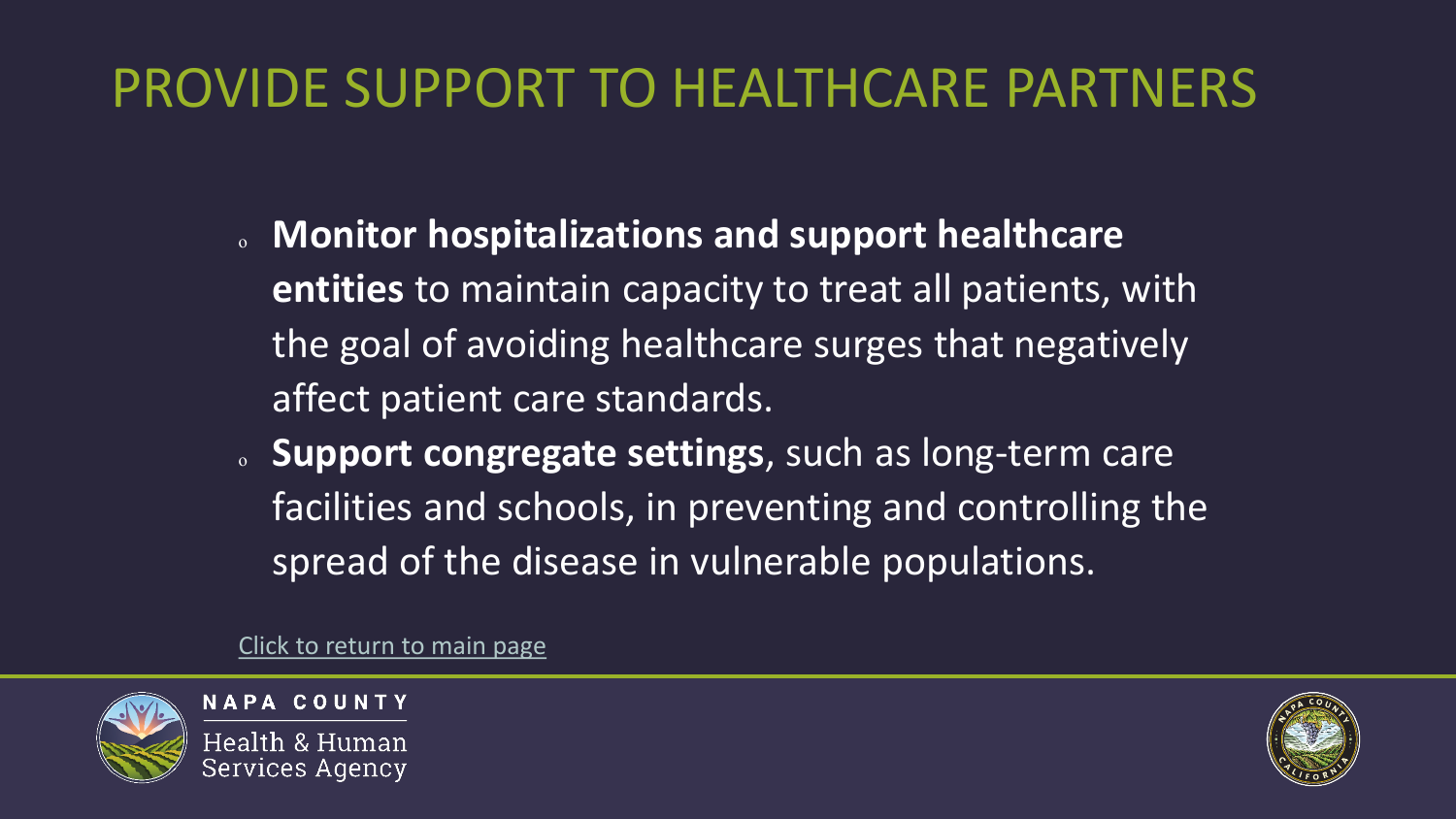### <span id="page-4-0"></span>**COVID-19 CASE COUNTS AND DASHBOARD UPDATES**

- o Starting now, Public Health will gradually reduce reporting frequency for new COVID cases, hospitalizations, and deaths.
- o Case count updates will be reported on less frequently. As more home-based testing is utilized, this indicator is no longer as effective for surveillance.
- o Public Health will continue to monitor for and report on the presence of new COVID-19 variants.

**[Click to return to main page](#page-1-0)**



**NAPA COUNTY** Health & Human Services Agency

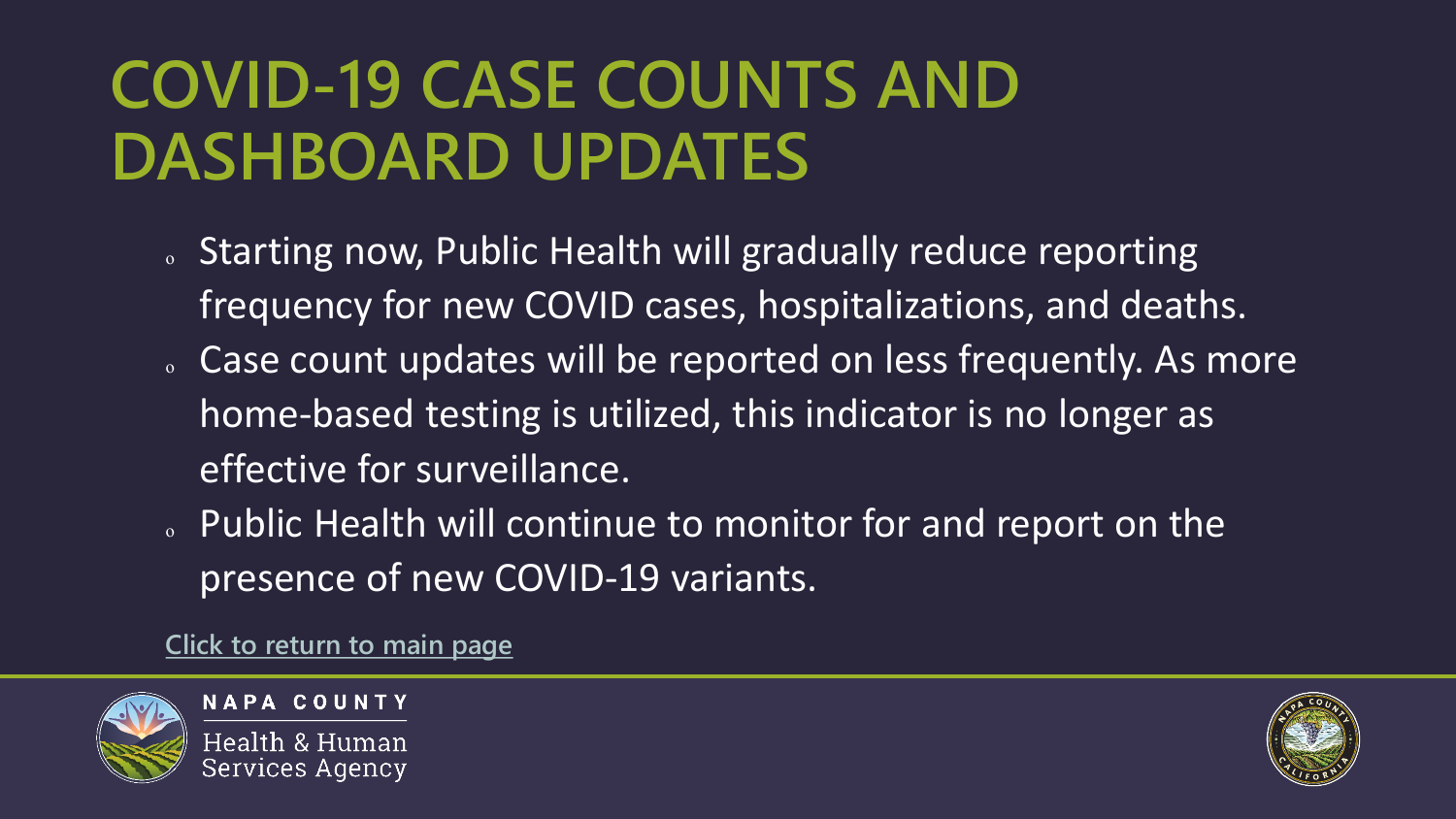# <span id="page-5-0"></span>**CONTINUE TO PROMOTE LAYERED PREVENTION STRATEGIES**

- <sup>o</sup> **Masking**
- <sup>o</sup> **Testing**
- <sup>o</sup> **Self-isolation/self-quarantine**
- <sup>o</sup> **Focused case investigation**
- <sup>o</sup> **Improved ventilation**
- <sup>o</sup> **Supporting the most vulnerable**

**[Click to return to main page](#page-1-0)**



**NAPA COUNTY** 

Health & Human **Services Agency** 

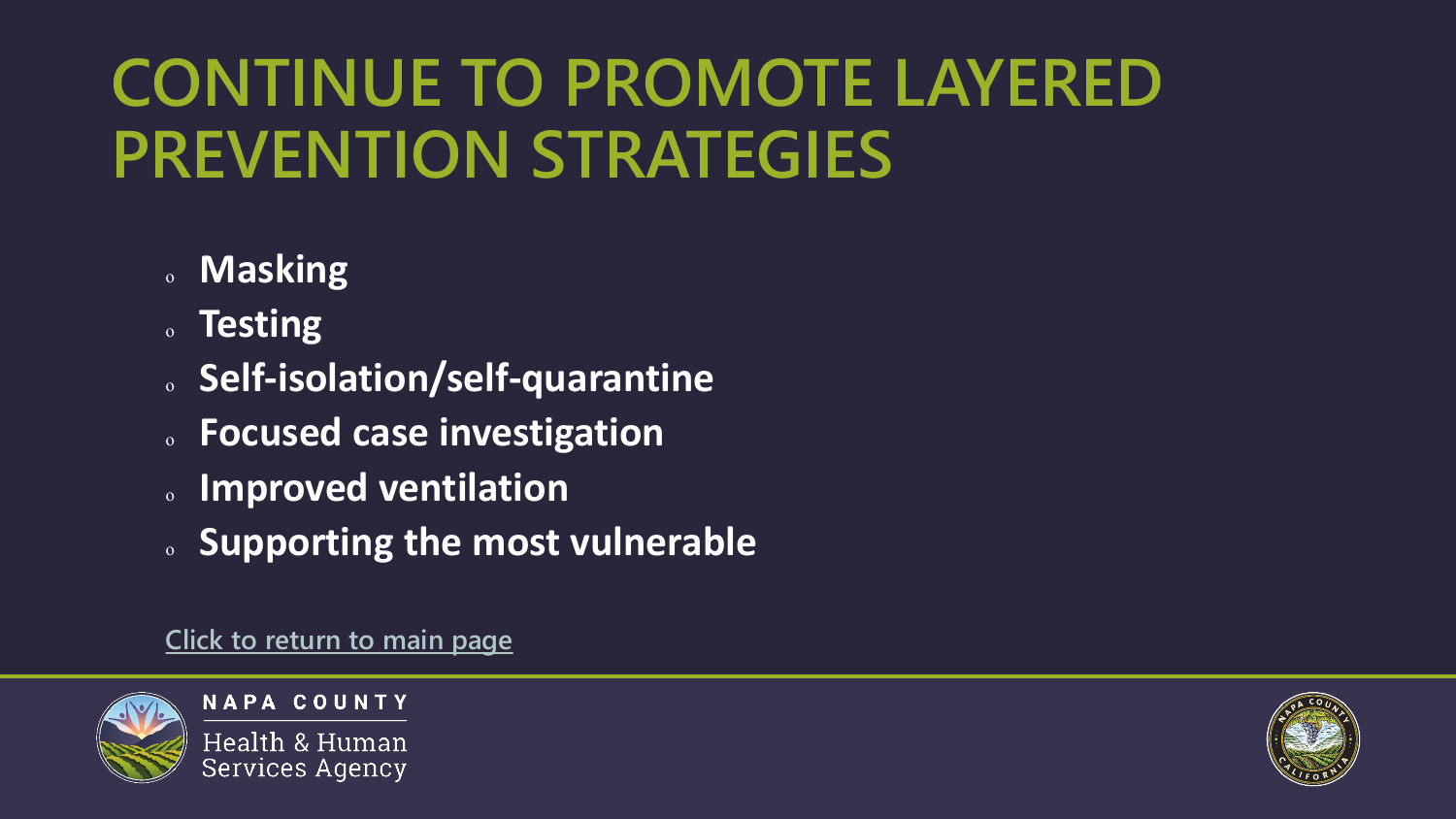#### <span id="page-6-0"></span>**LAYERED PREVENTION STRATEGIES**

- <sup>o</sup> **Masking**, or wearing a facial covering, particularly a surgical grade mask or a KN-95 or N-95 respirator, reduces both the likelihood of transmitting the disease and the likelihood of becoming infected.
- <sup>o</sup> **Testing** In recent months, testing has shifted from established laboratory settings to increased home-based testing with the proliferation of readily available antigen tests. As this shift continues, Public Health will continue to ensure an adequate and equitable supply and distribution of tests throughout all populations.
- <sup>o</sup> **Self-isolation/self-quarantine**  As individuals have symptoms and/or test positive for COVID, they should continue to stay home when sick. Persons who are contacts of symptomatic individuals should limit contact with others, consider self-quarantine, and get tested.
- <sup>o</sup> Click [HERE](#page-7-0) for additional detailed strategies



**NAPA COUNTY** Health & Human

Services Agency

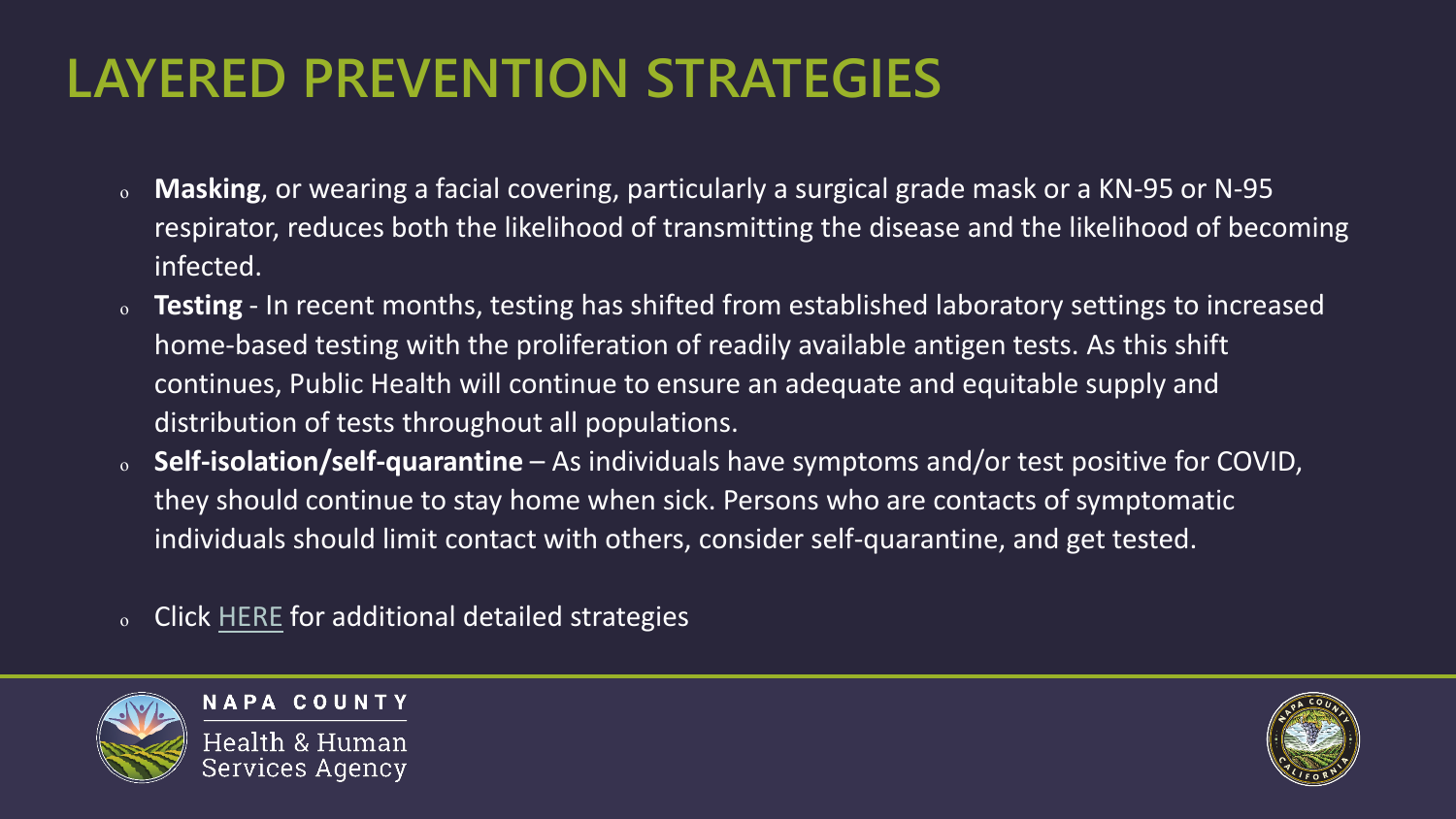### <span id="page-7-0"></span>**LAYERED PREVENTION STRATEGIES**

- <sup>o</sup> **Focused case investigation** The high level of transmissibility, less severity and shorter incubation period of the Omicron variant have reduced the utility and feasibility of universal case investigation and contact tracing for each COVID-19 case. With these recent developments, transmission is likely to have occurred before testing results are received by Public Health. Case investigation and contact tracing involving high risk settings such as hospitals, skilled nursing facilities, long term care facilities, jails, and schools will continue. This shift aligns with recommendations from the State and other Public Health entities.
- <sup>o</sup> **Improved ventilation**  Providing guidance to improve indoor air quality through ventilation, filtration, and/or other technologies.
- <sup>o</sup> **Supporting the most vulnerable** Target prevention strategies to the most vulnerable persons, populations, and settings, including testing, distribution of higher quality masks, and early access to antivirals and monoclonal antibody treatments. Collaborate with community partners to assist and connect vulnerable or under resourced individuals to essential resources like housing, food, and health or mental health services.

**[Click to return to main page](#page-1-0)**



**NAPA COUNTY** 

Health & Human Services Agency